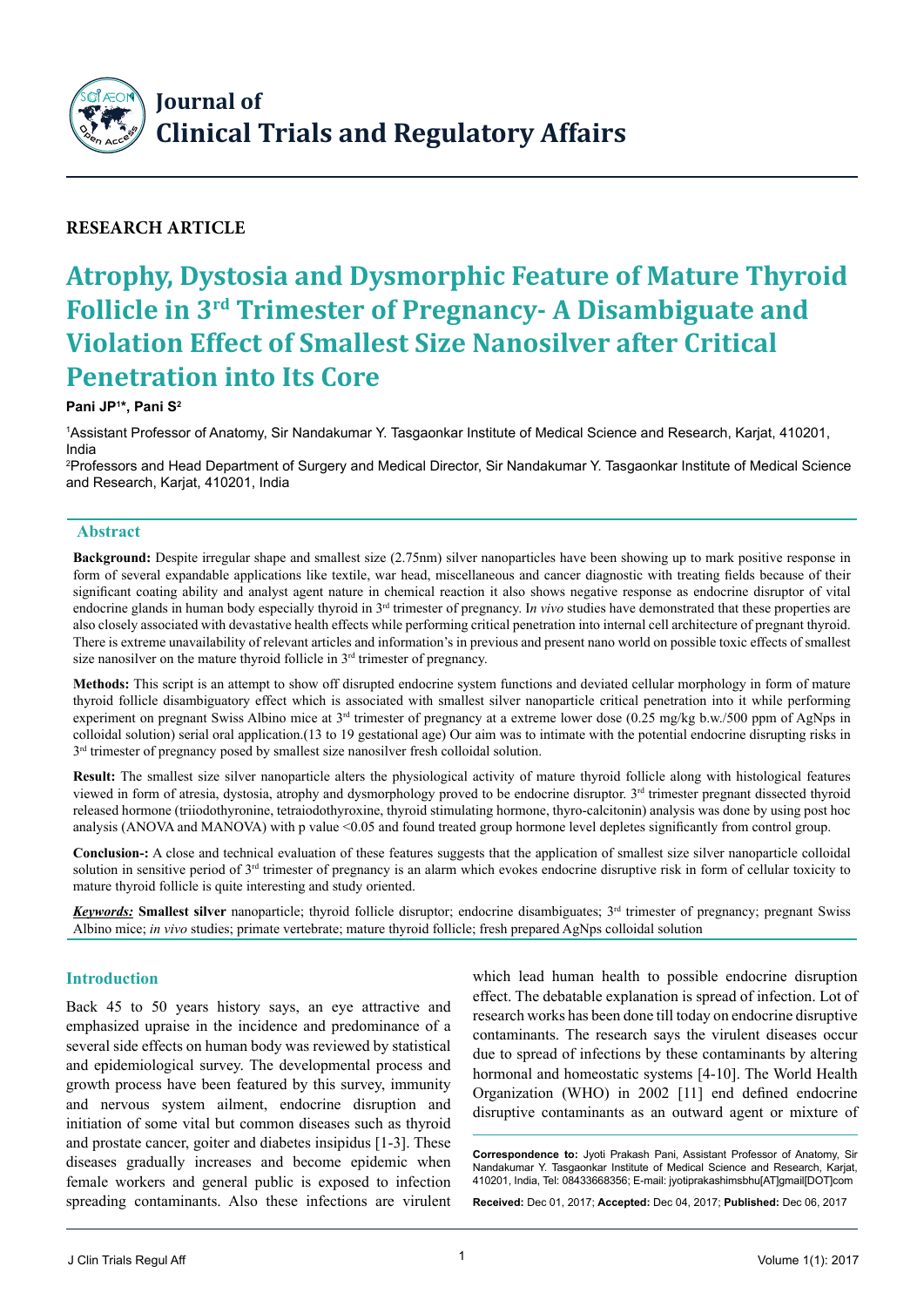multiple infectious agents that alters functions of the endocrine system and consequently causes adverse health effects in an intact organism, or its progeny, or sub-populations [11,12]. Smallest nanosilver can be considered as endocrine disruptive contaminated agent. Endocrine disruptive contaminant are available in all parts of the world and in dense. Population and man exposure occurs via contamination of the environment through food, fresh water, fish and meat, or through contact with contaminated and affected environmental matrices, while occupational exposure can occur during the production, use and disposal of the aforementioned chemical substances [13,14]. General population and industrial worker can't avoid or escape from bad impact of endocrine disruptor contaminants, and the bad effects of theses endocrine disruptive contaminants on man body either knowingly or unknowingly exposure of these corrosive chemicals on hormone level is emphasized, so the effort should be done from grass root level in an urgency matter to discover the materials that can behave as endocrine disruptors and to study their molecular mechanisms of action. The Endocrine Disruptor Priority List (EDPL), developed as part of the European Union strategy for endocrine disruptor contaminants, represents a practical attempt to achieve a wider and more comprehensive knowledge of these substances. It provides a list and categorization of chemicals that are likely or suspected to be endocrine disruptor contaminants which also includes small size nanosilver [13,14]. Though several researches carried out in recent years, current knowledge of endocrine disruptor contaminants is still lacunae and most research into this growing problem has concentrated on a few groups of chemical substances such as small size silver nanoparticle colloidal solution, whereas data on a number of other nanomaterials that may act as endocrine disruptor contaminants is still scanty and incomplete [1]. Therefore, to adequately address the issue of endocrine disruptor contaminants, it is our belief that the first step should be to identify all the possible compounds that can interfere and disrupt the homeostasis and regulatory mechanisms of the endocrine system [15-18]. This provision is particularly urgent for those chemicals like poly vinyl coated (PVP) and sodium borohydried (NaBH<sub>4</sub>) stabilized small size silver nanoparticle colloidal solution that have recently been used in workplaces and consumer products and whose toxicological profile has not yet been clearly and unequivocally defined. This is the case of small size silver nanoparticle's (AgNps). The International Organization for Standardization defines a silver nanoparticle as a small nano-object with all three external dimensions in the size range of approximately 1–100 nm [19]. Nanoparticle grouped into two types, engineered nanoparticle and incidental nanoparticle, engineered are those which are manufactured mechanically which also possess very specific nature and having unique compositions, and incidental nanoparticle, which is also called ultrafine particle these are nothing but byproduct of same manufacturing technique and these techniques are called combustion and vaporization which is ultimately produced by yielding and grinding processes and smaller and smallest silver nanoparticle which is a thyrotoxic agent in chronic penetrative procedure comes under incidental nanoparticle

category [20]. Furthermore, because of their very small size, NPs can enter thyroid follicular cells directly by penetrating the cell membrane and may cause interference of important cell functions such as inflammation and disruption, atrophy, dystosia and dysmorphic feature of mature thyroid follicle even in 3rd trimester of pregnancy. The internal penetration of silver nanoparticle can occur in a variety of ways and particle size largely influences their endocytic processes and cellular uptake ability in mature thyroid follicle at 3rd trimester of pregnancy. With addition to this, several research reports have shown that silver nanoparticle size also affects their internal penetration in terms of efficiency to spread disruptive effects in mature follicle of thyroid [21,22]. By summarizing the findings of the *in vitro* and *in vivo* studies that have investigated the effects of silver nanoparticle on the endocrine system such as mature follicle of thyroid at  $3<sup>rd</sup>$  trimester of pregnancy, this review aims to evaluate the potential role of smaller and smallest silver nanoparticle as endocrine disruptors which causes dystosia, atrophy and dysmorphic features of mature thyroid follicle at 3rd trimester of pregnancy. This study also focuses in particular on their molecular mechanisms of action and on the relationship between their physical and chemical properties and the induction of alterations in endocrine function of thyroid and proved to be endocrine disruptor.

#### **Impact of Endocrine Disrupting silver NPs on Reproductive Health**

Growth and luteinizing hormones play a vital role in boosting the development of the reproductive system and subsequently it guides the vital endocrine gland thyroid once developed in all trimester of pregnancy. For this reason, most of the experiments conducted on endocrine disruptor contaminants in the last three decades have focused its importance on reproductive health. Recently, several experiments conducted and the result shows potential toxic effects of smaller and smallest size silver nano particles on mature thyroid follicle at 3rd trimester of pregnancy, the results reported that smaller and smallest size silver nano particles poses risks to male and pregnant female thyroid gland by altering follicle maturation and growth hormone levels. It also causes atrophy, artesia and dysmorphic state of thyroid gland and mature thyroid follicle at 3rd trimester of pregnancy which becomes alarm to scientific world that never use silver products in microform in delayed stage of pregnancy (3rd trimester) in pregnant woman.

# **Material and Method**

20 (10(C) +10 (Extreme lower dose 0.25mg/kg b.w./500ppm of AgNps in colloidal solution (T)) Pregnant Swiss albino mice from different genetically mutated breeding colony used in this research as experimental material weighing approximately 25-35 g from the animal house of Institute of Medical Sciences Banaras Hindu University, smallest size (2.75nm) Nano silver colloidal experimental stirring cool solution was prepared and orally feeded to experimental pregnant mice in repeated gavages form daily once at 9.00AM early morning by feeding needle and 2ml dispovan. At this particular time the pregnant mice had an average age of 45 to 55 days. Surrounding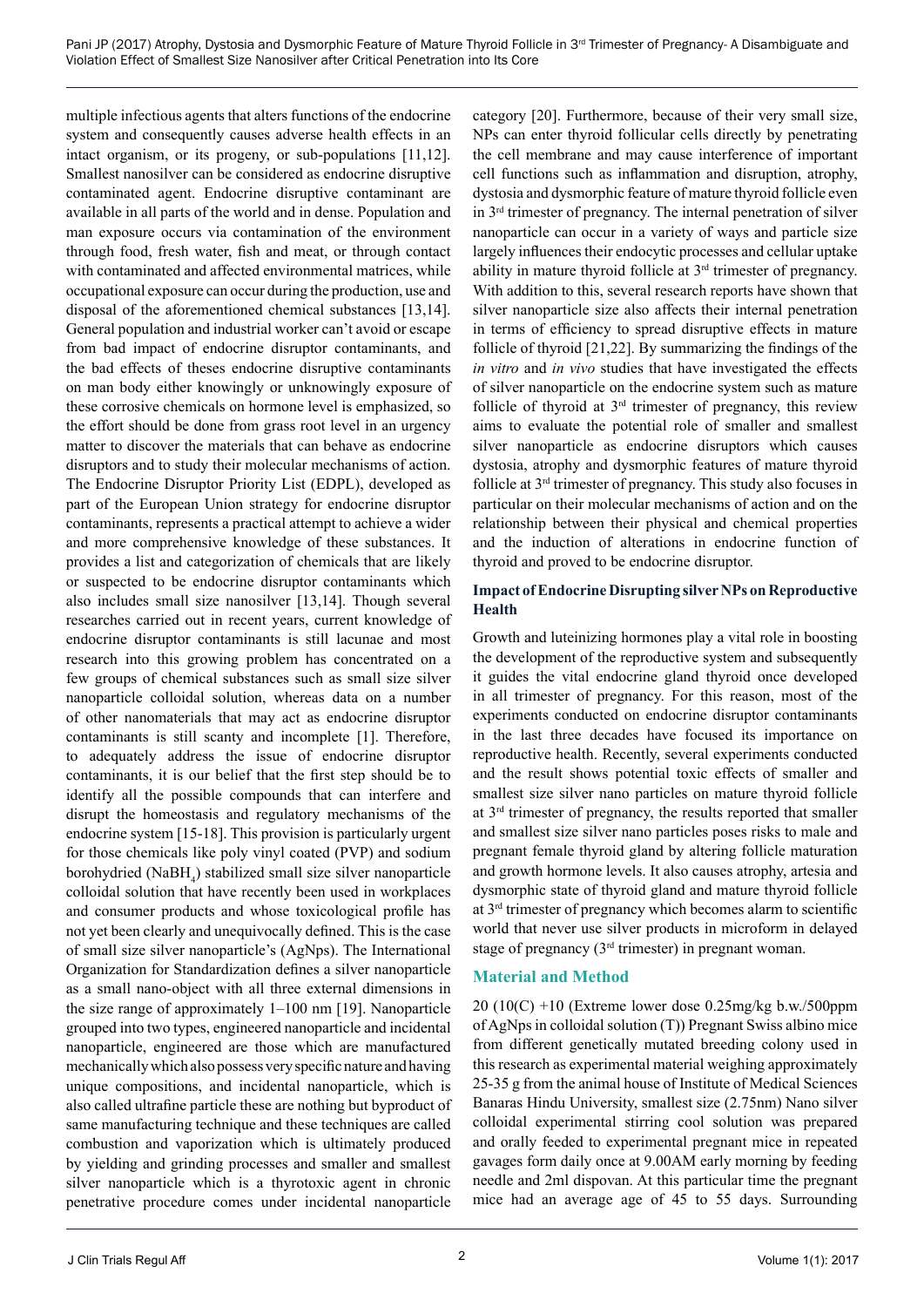Pani JP (2017) Atrophy, Dystosia and Dysmorphic Feature of Mature Thyroid Follicle in 3<sup>rd</sup> Trimester of Pregnancy- A Disambiguate and Violation Effect of Smallest Size Nanosilver after Critical Penetration into Its Core

temperature in animal house during the animal feeding was 20-24°C during the broad day light which is guided by an air conditioner. The 12 hours darkness and 12 hours light set in broad day lighting stage continued for such experiment. Hindustan liver food were mixed with tap water ad libitum and feed to pregnant animals. In this study, the animals were divided randomly into two group's one control group and another lower dose ppm (particle per million) treated group (0.25mg/kg b.w./500ppm of AgNps in colloidal solution). The control group consisted of 10 pregnant mice were tested in their daily 2ml of normal saline and tap water were fed for 15 days. (5 to 19 gestational age) The experimental group consisted of one treated group, consisting of 10 pregnant mice in which 0.25mg/kg b.w. 500ppm amounts of smallest size silver nano particles; colloidal solution was prepared in histology laboratory of Department of Anatomy IMS, BHU and sodium borohydried stabilizer with poly vinyl pyrollidone deaggregator. The minimum dose 0.25mg/kg b.w./500ppm of AgNps in colloidal solution, 15- day oral gavages fed through a feeding needle attached dispovan. All pregnant mice at the end of 19 gestational days, were dissected for mature thyroid under all aseptic precaution after giving deep ether/ chloroform anesthesia to pregnant from control and treated group and segregated the mature thyroid follicle and view it under sharp binocular microscope from NIKON company. Concentrations of thyroid hormones (T3 and T4) and TSH were measured by ELISA kit purchased from Trimurti Scientific chemicals and certain of each hormone were measured. Results by SPSS program and ANOVA and MANOVA test were analyzed. This script is an attempt to show off disrupted endocrine system functions and deviated cellular morphology in form of mature thyroid follicle disambiguatory effect which is associated with smallest silver nanoparticle (colloidal solution) critical penetration into it while performing experiment on pregnant Swiss Albino mice at 3rd trimester of pregnancy at a extreme lower dose (0.25 mg/kg b.w. and 500 ppm of AgNps in colloidal solution) serial oral application.(5 to 19 gestational age) In due course, to collect scientific data's on the disambiguatory effects of smallest size silver nanoparticle on targeted endocrine organs like pregnant thyroid, we critically go through detail data available in the literature regarding the endocrine effects of *in vivo* exposure to different smallest sizes of silver nanoparticle after serial oral application with extreme lower dose.

#### **Result**

#### **Histomorphological alterations seen after fresh dissection**

Histologically the fibrous capsule which covers thyroid showed moderate thinning and multiple calcified focuses in different regions. Septa which extend into the gland from the capsule found in dismorphic and atrophic state rather than viewing inflammatory state which normally maintains in pregnant stage that is  $3<sup>rd</sup>$  trimester of pregnancy. The divide and redivide lobules which are formed by septa found in degenerated, loss of shape and in atrophic form. There is seen lack of aggregation of follicles in each lobule when examined



under dissecting microscope and follicles are also found in traumatic stage. Follicular cells which rest on basement membrane are seen injured, loss of shape and dismorphic both on hyper extended magnified view (40x). The colloidal fluid which fills the cavity of the follicle is seen thin layer and non echoic with small size silver nanoparticle spread over all fluid matrix. Stroma which made up of delicate connective tissue in which there are numerous capillaries and lymphatic's seen are found in atrophic and degenerative stage (Figure 1).

#### **View of Histological alterations of follicular cells**

Follicular cells found atrophic, irregular, vary in shape and size with degenerative and dismorphic because of traumatized and injured with sharp edged horny tiny small size silver nanoparticle. Depending on the level of their activity usually follicular cells are found cuboidal in our study such type of feature histologically assessed in control group. Colloidal fluid also found moderate amount in follicular cell cavity in control group. When inactive or in resting stage the cells are usually seen flat or squamous type and follicle usually found distended with abundant colloidal fluid, more or less similar histological feature observed in control group. When the cells are highly active they become columnar and colloidal fluid is found scanty more or less similar feature is observed in treated group (0.25mg kg b.w. /500 ppm AgNps in colloidal solution) but found in degenerative and dismorphic state though seen in hypertrophic state. (Thyroid in 3<sup>rd</sup> trimester of pregnancy) In our study different follicle showed different level of activity histologically.

# **View of Histological alterations of Para follicular cells(C-Cells)**

The Para follicular cells which are also called clear cells or light cells are also seen in atrophic, dysmorphic and in degenerated state in treated group whereas control group cells found absolutely normal and healthy. The control group cells are found polyhedral with oval eccentric nuclei. They are found in lie state between the follicular cells and their basement membrane. They may however, lie between adjoining follicular cells; but they do not reach the lumen. They also found lie in the connective tissue between the follicles and arranged in groups. This presentation is viewed in control group. Whereas treated group showed loss of shape and size, loss of formal histological structure. Also the cells from treated group showed atrophic, dystosia and dysmorphic features.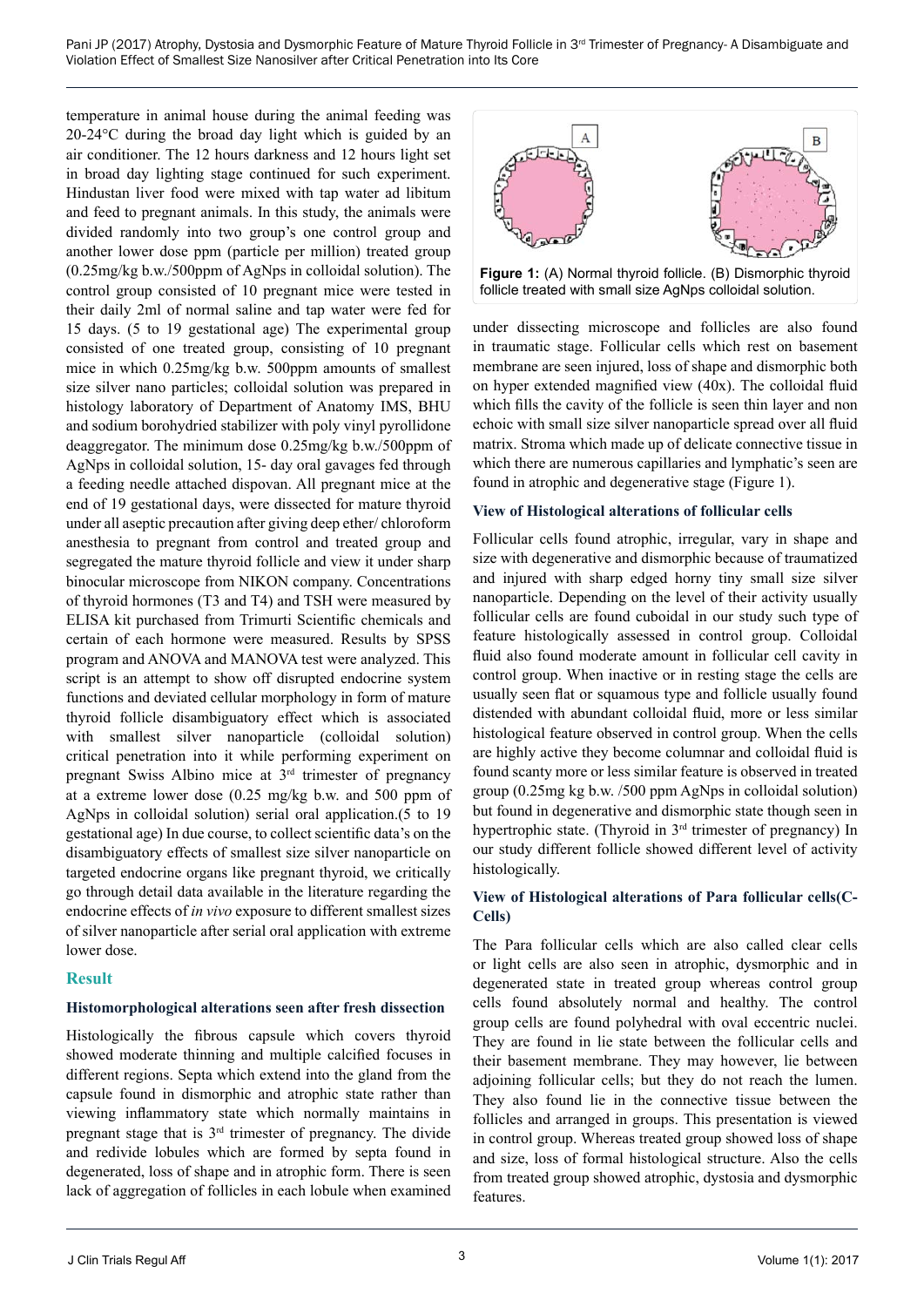#### **Transmission electron microscopic view of follicular cells**

In TEM view control group follicular cells shows the presence of normal and healthy apical microvilli, abundant granular endoplasmic reticulum and a prominent supra nuclear Golgi complex, Lysosome, microtubules and microfilaments. The apical part of cell contains many secretory vacuoles which are seen normal and healthy in treated group where as in treated group shows same structures in atrophy, dystosia and dysmorphic stage in 10lakh time magnified TEM view.

#### **Transmission electron microscopic view of Para follicular cells or C-cells**

In TEM view control group Para follicular cells shows the presence of normal and healthy well developed granular endoplasmic reticulum, Golgi complexes, numerous mitochondria and membrane bound secretory granules. The apical part of cell contains many secretory vacuoles. All these structures are seen in normal and healthy stage in control



**Figure 2:** (A) Ultra structure of a follicular cell of the control group mouse thyroid gland. (B) Ultra structure of a follicular cell of the treated group mouse thyroid gland which is found shrunken and weak and irregular outer border when compared with control group.

group where as in treated group shows same structures in atrophy, dystosia and dysmorphic stage in 2lakhs to 10lakh time magnified TEM view (Figure 2).

#### **Effects of small size silver nanoparticles on hormonal secretion of Follicular and Para follicular cells**

Follicular cells secrete two hormones that influence the rate of metabolism. Iodine is an essential constituent of these hormones. One hormone containing three atoms of iodine in each molecule is called triiodothyronine or T3. The second hormone containing four atoms of iodine in each molecule is called tetraiodothyronine, T4, or Thyroxine. T3 is much more active than T4. In control group follicular cell when biochemical analysis performed normal level T3 and T4 was found. The activity of follicular cell is influenced by the thyroid stimulating hormone (TSH or thyrotropin) produced by the hypophysis cerebri. There is some evidence to indicate that their activity may also increased by stimulation. In control group thyroid tissue and follicular cells same thing observed. Synthesis and release of thyroid hormone takes place in two phases. In the first phase thyroglobulin (a glycoprotein) is synthesized by granular endoplasmic reticulum and is packed into secretory vacuoles in the Golgi complex. The vacuole travel to the luminal surface where they release thyroglobulin into the follicular cavity by exocytosis. Here the thyroglobulin combines with iodine to form colloid. Colloid is iodinated thyroglobulin. In the second phase particles of colloid are taken back into cell by endocytosis. Within the cell the iodinated thyroglobulin is acted upon by enzymes (present in lysosomes) releasing hormones T3 and T4 which pass basally through the cell and are released into blood. Hormone produced in the thyroid gland is mainly T4 (output of T3 being less than 10%). In the liver, the kidneys (and some other tissues) T4 is converted to T3 by removal of one iodine molecule. T3 and

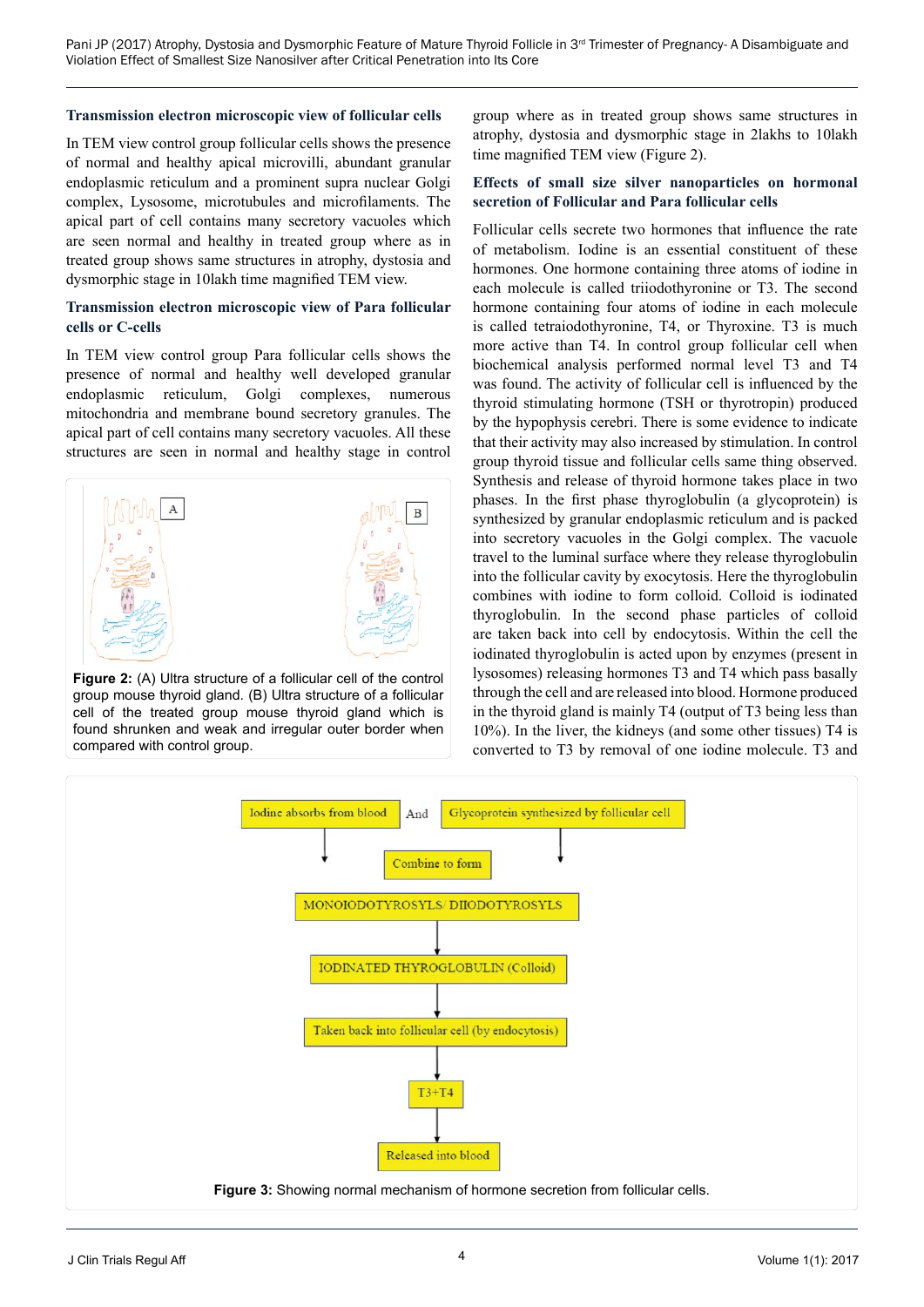T4 circulating in the blood are bound to a protein (thyroxin binding globulin, TBG). The bound form of hormone is not active. In control group nothing is found abnormal or disturbed in the above explained mechanism (Figure 3). The rate of synthesis of thyroglobulin is found decreased in first phase in treated group follicular cells. But in treated group (0.25 mg/ kg b.w. /500 ppm AgNps in colloidal solution) exocytosis and endocytosis mechanism is found blocked and hampered in second phase. The rate of the exocytosis and endocytosis activity is found decreased in treated group follicular cells (Table 1).

Para follicular cells or C-cells secrete hormone thyrocalcitonin. This hormone has an action opposite to that of the parathyroid hormone on calcium metabolism. This hormone comes into play when serum calcium level is high. It tends to lower the calcium level by suppressing release of calcium ions from bone. This is achieved by suppressing bone resorption by osteoclast. In control group thyro-calcitonin level is found normal whereas in treated group thyro-calcitonin level is found depleted from normal level.

# **Discussion**

The results of the corrosive and hazardous histomorphological effect of extreme smaller dose and size of silver nanoparticles on thyroid tissue indicate that histomorphologically the fibrous capsule which covers thyroid showed moderate thinning and multiple calcified focuses in different regions. Septa show dismorphic and atrophic state rather than viewing inflammatory state. The lobules found in degenerated, loss of shape and in atrophic form in treated group. There is seen lack of aggregation of follicles in each lobule when examined under dissecting microscope and follicles are also found in traumatic stage. Follicular cells which rest on basement membrane are seen injured, loss of shape and dismorphic both on hyper extended magnified view (40x). The colloidal fluid which fills the cavity of the follicle is seen thin layer and non echoic with small size silver nanoparticle spread over all fluid matrix. This type of findings indicates silver nanoparticles at extreme lower dose and size (2.5mg/kg b.w. / 500ppm) caused a significant increase in deleterious effects in histomorphology in thyroid gland when injected in body through repeated oral gavages. The results of histology of

follicular cells indicate, Follicular cells found in atrophic, irregular, vary in shape and size with degenerative and dismorphic state because of traumatized and injured with sharp edged horny tiny small size silver nanoparticle. Follicular cells are found cuboidal in control group whereas in treated group it is found in altered state from cubiodal shape. Colloidal fluid also found moderate amount in follicular cell cavity in control group. When inactive or in resting stage the cells are usually seen flat or squamous type and follicle usually found distended with abundant colloidal fluid, more or less similar histological feature observed in control group. When the cells are highly active they become columnar and colloidal fluid is found scanty more or less similar feature is observed in treated group (0.25mg kg b.w. /500 ppm AgNps in colloidal solution) but found in degenerative and dismorphic state though seen in hypertrophic state. (Thyroid in 3rd trimester of pregnancy) Different follicle showed different level of activity histologically. The Para follicular cells which are also called clear cells or light cells are also seen in atrophic, dysmorphic and in degenerated state in treated group whereas control group cells found absolutely normal and healthy. The control group cells are found polyhedral with oval eccentric nuclei. They are found in lie state between the follicular cells and their basement membrane. They may however, lie between adjoining follicular cells; but they do not reach the lumen. They also found lie in the connective tissue between the follicles and arranged in groups. This presentation is viewed in control group. Whereas treated group showed loss of shape and size, loss of formal histological structure. Also the cells from treated group showed atrophic, dystosia and dysmorphic features. In TEM view control group follicular cells shows the presence of normal and healthy apical microvilli, abundant granular endoplasmic reticulum and a prominent supra nuclear Golgi complex, Lysosome, microtubules and microfilaments. The apical part of cell contains many secretory vacuoles which are seen normal and healthy in treated group where as in treated group shows same structures in atrophy, dystosia and dysmorphic stage in 10lakh time magnified TEM view. In TEM view control group Para follicular cells shows the presence of normal and healthy well developed granular endoplasmic reticulum, Golgi complexes, numerous mitochondria and membrane bound secretory

| <b>Groups Enzymes</b>                        | Control          | 0.25mg/kg b.w./ 500ppm treated group |
|----------------------------------------------|------------------|--------------------------------------|
| T3                                           | $106.3 \pm 1.2$  | $104.3 \pm 1.01$                     |
| T4                                           | $13 \pm 0.15$    | $1.02 \pm 0.12$                      |
| Thyro-calcitonin                             | $0.14 \pm 0.007$ | $0.12 \pm 0.01$                      |
| TSH                                          | $0.15 \pm 0.008$ | $0.13 \pm 0.01$                      |
| (P $\leq$ 0.05). Data as "Mean $\pm$ SD "are |                  |                                      |
|                                              |                  |                                      |
|                                              |                  |                                      |
|                                              |                  |                                      |
|                                              |                  |                                      |
|                                              |                  |                                      |
|                                              |                  |                                      |

**Table 1:** Serum concentrations of thyroid hormones, thyroid stimulating hormone and thyro-calcitonin in the control group and the treated group receiving small size silver nanoparticles in AgNps in colloidal solution.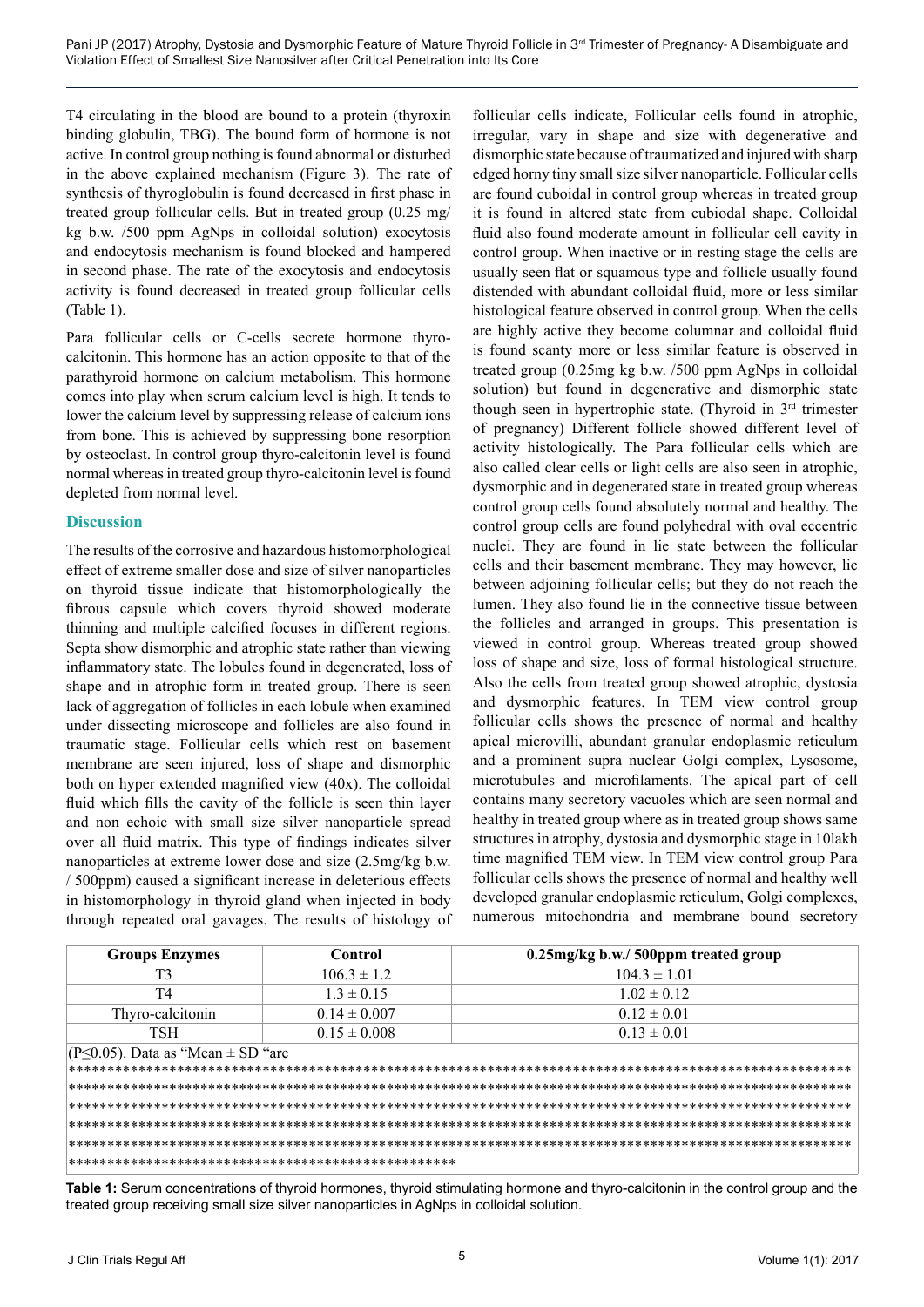granules. The apical part of cell contains many secretory vacuoles. All these structures are seen in normal and healthy stage in control group where as in treated group shows same structures in atrophy, dystosia and dysmorphic stage in 2lakhs to 10lakh time magnified TEM view. The results of the effect of extreme small size (2.75nm) and dose (0.25 mg/kg b.w. /500ppm) amounts of silver nanoparticles on thyroid hormone levels indicate that silver nanoparticles at extreme low dose (0.25 mg/kg b.w. /500ppm) caused a significant decrease in the concentration of the hormone T3,T4, TSH and Thyrocalcitonin. Monitoring of thyroid hormones T3, T4, TSH and Thyro-calcitonin and damaged thyroid follicular and Parafollicular cells release the hormone is significantly decreased (Table 1). It may decrease due to the detrimental and destructive effects of extreme small size silver nanoparticles on cells of the mature thyroid at 3rd trimester of pregnancy. Obstruction of the follicular and Para-follicular cells also cause decreased hormone level from same. It is probably due to the destruction of follicular and Para-follicular cells and blockage of the secretory cells resting on the basement membrane. T3, T4, TSH and Thyro-calcitonin concentrations decreased. Decreased T3, T4, TSH and Thyro-calcitonin levels may decrease due to decreased anabolism or catabolism in it [23]. Looks changes in thyroid hormones levels due to the effects of extreme small size silver nanoparticles at extreme low dose on thyroid hormones and due to its important role in the metabolic activity of the tissue and that metabolic activity is found lowered in treated group. Follicular cell and Para-follicular cells resting membrane stability and integrity are essential functions of the thyroid gland [24]. According to the physicochemical properties of extreme small size silver nanoparticles have been stabilized over time and will cause thyroid malfunction. Many studies have been done on the physiochemical characteristics of extreme small size nanoparticles .For example, research showed that the extreme small size nanoparticle has severe toxic effects on Oyster fish and Danio Rario in water and eco system [25]. Physicochemical properties of extreme small size silver nanoparticles cause depletion of vigor and vitality of follicular and Parafollicular cells and reduce the proliferation of cells causing atrophy, dystosia and degenerative changes [26,27]. In this study we observed that the extreme small size silver nanoparticles significantly decreased serum concentrations of T3, T4, TSH and Thyro-calcitonin. It is possible that these nanoparticles could be through augmentation of pituitary endocrine actions - affect the hypothalamus, which may be due to its indirect effect decreases T3, T4, TSH and Thyrocalcitonin level. All thyroid hormone levels were found depleted, this is probably due to destruction of thyroid tissue follicular and Para-follicular cells .Destruction of thyroid tissue, peak levels of extreme small size silver nanoparticles in the blood, also accentuates depletion of T3, T4, TSH and Thyro-calcitonin level and thyroid tissue is found damaged. The existing research has shown that the low level TSH release will also lead to decrease BMR (Basal Metabolic Rate) [28]. Extreme small size silver nanoparticles are likely to have degenerative impact on mature thyroid hormone level

at 3rd trimester of pregnancy with deplete secretion of TSH and release, which in turn leads to a significant alteration of the basal metabolic rate [24].

## **Conclusion**

Because of depletion and variation of the results of this existing research study can be concluded that extreme small size silver nanoparticles have size and dose-dependent effects on mature thyroid gland of the body at  $3<sup>rd</sup>$  trimester of pregnancy is so that at extreme low dose and extreme small size silver nanoparticle in colloidal form is proved to be toxic at penetrative mode into the core of the said organ and damaging effects on the thyroid gland activity and inhibits its activity at last phase of pregnant condition. A disambiguate and violation effect of smallest size nano silver (2.75 nm) after critical penetration into core of mature thyroid follicle at 3<sup>rd</sup> trimester of pregnancy is hence forth proved as a new research discovery after this experiment in repeated oral gavages intake mode.

### **Declarations**

#### **Ethical approval and consent to participate**

All procedures performed in studies involving animal participants were in accordance with the ethical standards of the institutional and/or national research committee and its later amendments or comparable ethical standards. The studies were performed with the approval of the Central Animal Ethical Committee of the Banaras Hindu University Varanasi (No. /Dean /2014 /CAEC / 614).

#### **Consent for publication**

All authors read the final manuscript and approved manuscript for publication.

#### **Competing interests**

There is no competing of interest in opinion between  $1<sup>st</sup>$  author and 2nd author also with corresponding author.

# **Funding**

This study was supported by minor division scheme 5012 funds of Banaras Hindu University.

#### **Authors' contributions**

Pani JP designed the study, performed the experiments and participated in manuscript drafting, Pani JP carried out the histological and biochemical analyses and performed *in vitro* experiments; Pani S recruited animals, and collected the animal dissection data, Pani JP and Pani S revised the manuscript, Pani JP provided some theoretical and experimental guidance for the design and performing the biochemical analysis, Pani JP and Pani S participated in results discussion, data analyses and manuscript drafting. All authors read and approved the final manuscript.

# **Acknowledgements**

All authors acknowledge University Grant Commission for its immense support.